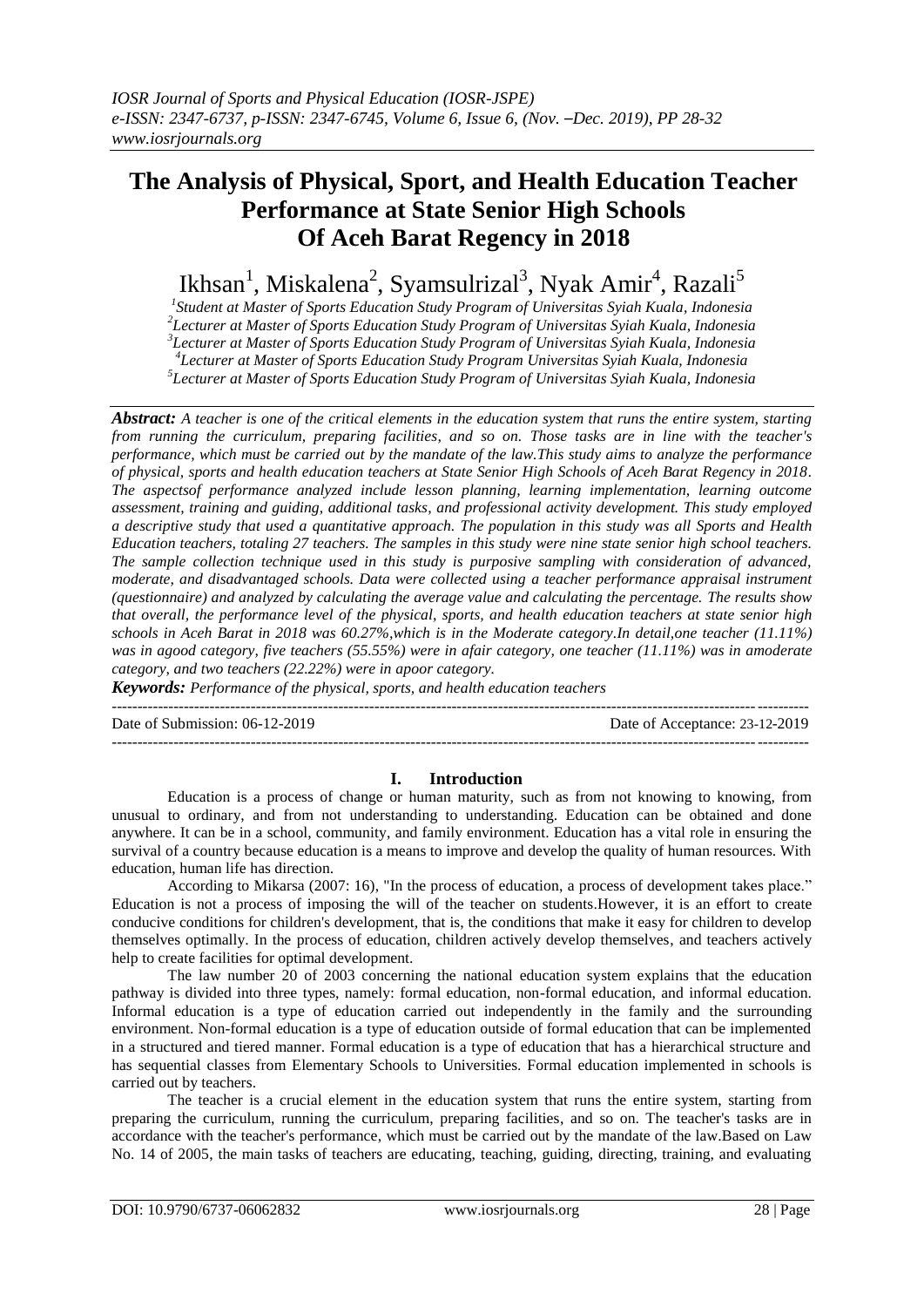students. In connection with the teacher's tasks, the physical education teacher must also be able to educate, teach, guide, direct, train, and evaluate students.

Based on the teacher's task domain in general or in specific stipulated in the law, the teacher's task can be elaborated in teacher performance. Kusmianto (1997: 49) states that "Teacher performance is a standard related to the quality of teachers in carrying out their duties. The duties are: (1) working with students individually, (2) preparing and planning the lesson, (3) utilizing instructional media, (4) involving students in a variety of learning experiences, (5) having an active teacher leadership.

In order to be able to find out the performance of physical, sports, and health education teachers at the level of state senior high schools in Aceh Barat Regency, the researchers conducted initial observations on February 28, 2018, by interviewing the Principal. The results of these interviews gave rise to a variety of responses to the performance of physical, sports, and health education teachers. The results show that so far, the performance of physical, sports, and health education teachers was considered to be still inadequate in the efforts to improve the quality of learning. Related to the lesson planning, the teachers still have not planned the learning process correctly due to the incomplete learning device related to the Lesson Plan (RPP). Although the observation results have not represented the overall conditions of the teacher performance, these findings indicate the less optimal performance of physical education teachers so far.

It is necessary to analyze the performance of physical, sports and health education teachers at the state senior high schools in Aceh Barat to provide precise information for the teachers and school leaders. The information is used to obtain an optimal benefit to overcome the weak performance of the teacher before the next learning process takes place. Based on the explanation above, the researchers were interested in researching the title "The Analysis of Physical, Sports and Health Education Teacher Performance at the State High Schools in Aceh Barat Regency in 2018."

## **II. Method**

Based on the problems to be examined that concern with the teacher performance relating to lesson planning, learning implementation, learning outcome assessment, training and guiding, additional task, and professional activity development, this study employed a descriptive study that used a quantitative approach.

The research design is interpreted as a process of collecting and analyzing research data. This research design is a process of research procedures, starting from the research objectives to the data analysis. Below is a figure forthe research design.



The population is the area or overall object that will be the target of a study. According to Sugiono (2014: 80),the population is a generalization area that consists of objects/ subjects that have the qualities and characteristics determined by researchers to be studied in order to draw a conclusion". Based on the explanation above, then the population of this study was all physical, sports and health education teachers at the state senior high schools in Aceh Barat Regency with a total of 27 teachers.

The sample is a part of the population used as the object of research. The sampling technique used in this study is purposive sampling.According to Sugiyono (2012: 68), "Purposive Sampling is a sampling technique with certain considerations." In this study, the reasons and considerations are the geographical extent,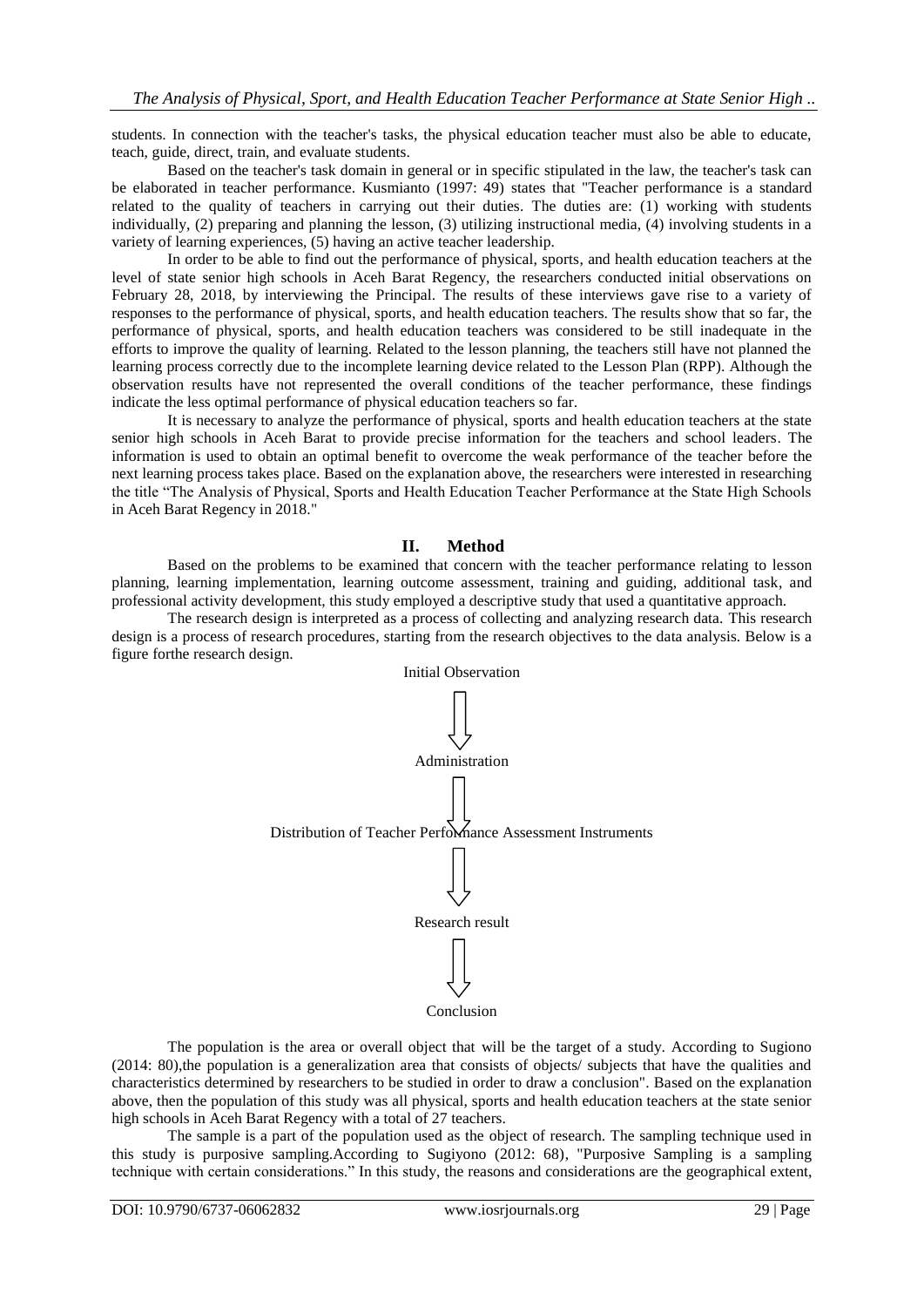time, and financial limitations so that the researchers chose schools that are categorized as advanced, moderate, and disadvantaged in the sub-districts to be used as research samples, namely physical, sports and health education teachers and the school principals. According to Danim (2006: 38), the criteria for a good school are as follows:

- 1. They have a strategy to achieve quality at the level of leaders, academic and administrative staff.
- 2. They have adequate supporting facilities for teaching and learning activities such as having a representative building, teaching aids, and supporting teaching and learning process and comfortable learning space.
- 3. They have a large number of students.
- 4. They have policies in planning to achieve quality in the short, medium, and long term.
- 5. They have clear evaluation strategies and criteria.
- 6. They place continuous quality improvement as a necessity.

Based on Danim's opinion, the authors make the criteria for good schools to be used as a reference in determining schools that are categorized as advanced, moderate, and disadvantaged. The requirements that must be met in the sample collection are:

- 1. Schools that are categorized as advanced are schools that have implemented the principles of good school criteria.
- 2. Schools that are categorized as moderate are schools that at least already have and run 3 points from the criteria of good schools.
- 3. Schools that are categorized as disadvantaged are schools that do not yet have and carry out the principles of good schools.

Considering the time and finances, the researcher took nine state senior high schools in Aceh Barat Regency, namely three schools in developed areas, three schools in moderate areas, and three schools in disadvantaged areas. Data collection techniques, according to Sugiono (2014: 224), is "a strategic step in research because the main purpose of the research is to obtain data." Without knowing data collection techniques, the researcher will not obtain data to meet predetermined data standards. In quantitative research, data collection is done in natural conditions. Primary data sources and data collection techniques are mostly on questionnaires.

# **III. Discussion**

In the discussion, the researchers will parse the results of the research that have been done so far to determine the performance of physical, sports and health education teachers at state senior high schools in Aceh Barat Regency in 2018 based on the results of the answers to the Teacher Performance Appraisal instrument that has been distributed to the principals.

Based on research that has been conducted by researchers using teacher performance appraisal instruments that refer to Regulation of Ministry of Administrative and Bureaucratic Reform No 16/2009 Chapter VII, Article 13 on nine senior high schools in Aceh Barat Regency with a total of 9 physical, sports and health education teachers as research subjects covering into six indicators, namely:

#### **1. Lesson Planning**

Based on the results of the study using the teacher performance appraisal instrument for physical, sports and health education teachers at senior high schools in Aceh Barat Regency in 2018 on lesson planning indicators, it can be seen that 4 teachers were in the very good category, three teachers were in the good category, one teacher was in the sufficient category, and one teacher was in the poor category.

So, the results of research as a whole at the lesson planning stage show that the total score was 152, with a percentage of 84.44% in the good category.

## **2. Learning Implementation**

Based on the results of the study using the teacher performance appraisal instrument for physical, sports and health education teachers at senior high schools in Aceh Barat Regency in 2018 on indicators of learning implementation it can be seen that one teacher was in the very good category, six teachers were in the good category, and two teachers were in the poor category.

So, the results of research as a whole at the learning implementation stage of learning show that the total score was 93, with a percentage of 73.80% in the sufficient category.

## **3. Learning Outcome Assessment**

Based on the results of the study using the teacher performance appraisal instrument for physical, sports and health education teachers at senior high schools in Aceh Barat Regency in 2018 on indicators of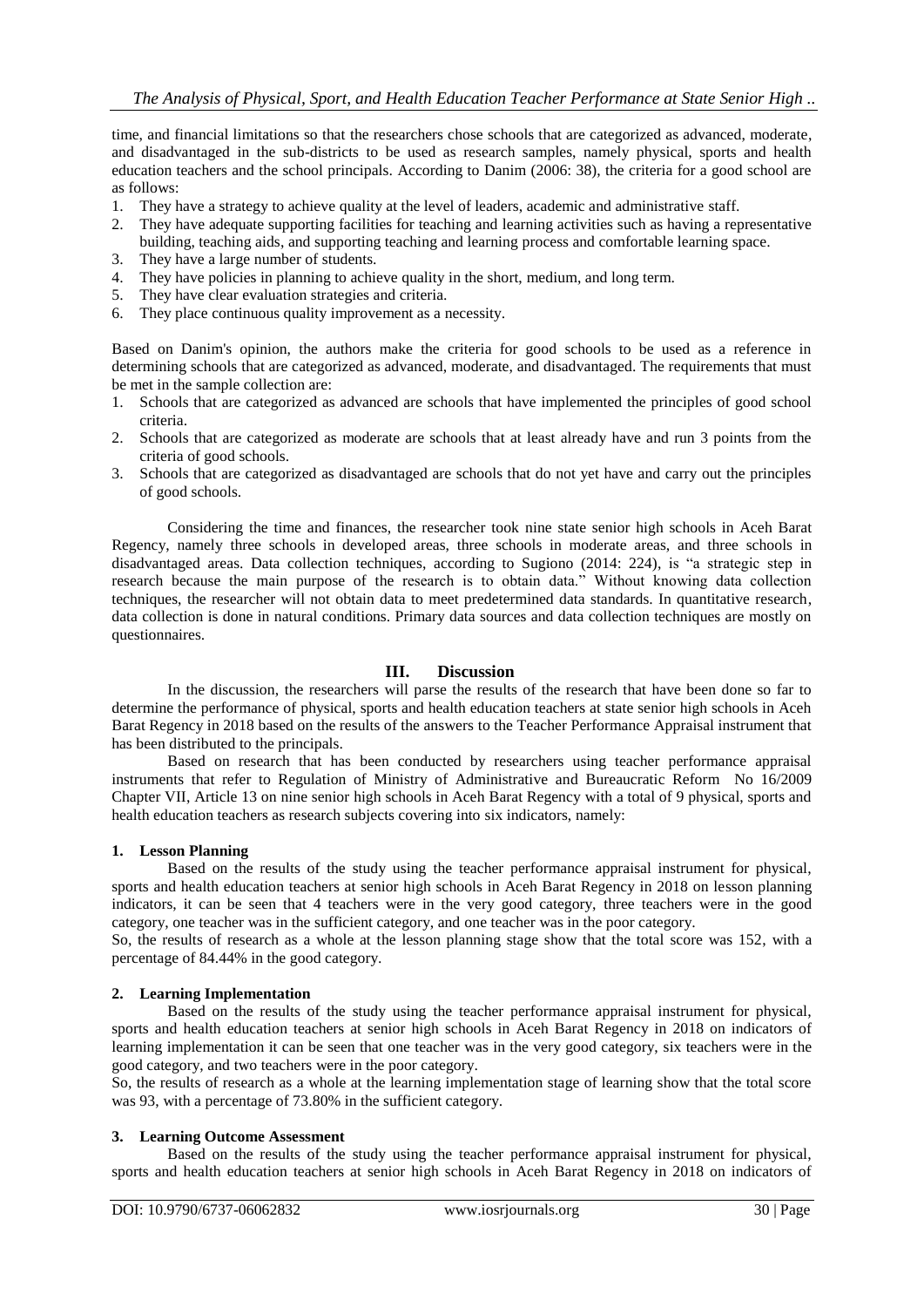learning outcomes assessment that one teacher was in the very good category, three teachers were in the good category, two teachers were in the sufficient categories, and two teachers were in the poor category.

So, the results of research as a whole at the learning outcome assessment stage show that the total score was 102, with a percentage of 70.83% in the sufficient category.

#### **4. Training and Guiding**

Based on the results of the study using the teacher performance appraisal instrument for physical, sports and health education teachers at senior high schools in Aceh Barat Regency in 2018 on indicators of training and guiding it can be seen that one teacher was in the good category, two teachers were in the sufficient category, and six teachers were in the poor category.

So, the results of research as a whole at the training and guiding stage show that the total score was 22, with a percentage of 40.74% in the good category.

#### **5. Additional Tasks**

Based on the results of the study using the teacher performance appraisal instrument for physical, sports, and health education teachers at senior high schools in Aceh Barat Regency in 2018 on indicators of additional tasks, it can be seen that one teacher was in the sufficient category and eight teachers were in the poor category.

So the results of research as a whole at the additional task stage show that the total score was 45 with a percentage of 41.66% in the sufficient category.

#### **6. Professional Activity Development**

Based on the results of the study using instruments assessing the performance of physical, sports and health education teachers in senior high schools in Aceh Barat Regency in 2018 on the indicators of developing professional activities, nine teachers were in the poor category.

So, the results of research as a whole in the Professional Activity Development show that the total score was 20, with a percentage of 18.51% in the good category.

Based on the research conducted in 9 physical, sports and health education teachers at senior high schools in West Aceh Regency in 2018, the total score from the results of research on the performance of teachers was 434 with a percentage of 60.27% in the moderate category. The scorewasobtained by measuring teacher performance appraisal, which includes lesson planning, learning implementation, learning outcome assessment, training and guiding, additional tasks, and professional activity development of physical, sports, and health education teachers in senior high schools in West Aceh Regency.

## **IV. Conclusion**

Based on the results of data analysis, it can be concluded that overall the performance level of physical, sports and health education teachers at state senior high schools in Aceh Barat in 2018 was 60.27% in the moderate category, with details as follows: (1) 1 teacher (11.11%) was in the good category, five teachers (55.55%) were in the fair category, one teacher (11.11%) was in the Medium category, and as many as two teachers (22.22%) were in the poor category.

#### **References**

- [1]. Agus S. Suryobroto. (2005). *Persiapan Profesi Guru Penjas* [Physical Education Professional Preparation]. Yogyakarta: FIK UNY.
- [2]. Danim, S. (2006). *Visi Baru Manajemen Sekolah* [New Vision for School Management]. Jakarta: Bumi Aksara
- [3]. Depdiknas. 2003. Law of the Republic of Indonesia No. 20 of 2003 About the national education system.<br>[4]. Direktorat Jenderal Peningkatan Mutu Pendidik dan Tenaga Kependidikan (DitienPMPTK). (2010).
- [4]. Direktorat Jenderal Peningkatan Mutu Pendidik dan Tenaga Kependidikan (DitjenPMPTK). (2010). *Pedoman pemilihan guru berprestasi tahun 2010* [Guidelines for the selection of outstanding teachers in 2010]. Jakarta: Direktorat Jenderal PMPTK Kemendiknas.
- [5]. Djamarah, Syaiful Bahri dan Aswan Zain. 2010. *Strategi Belajar Mengajar* [Teaching and Learning Strategies]. Jakarta: Rineka Cipta
- [6]. Kusmianto. (1997). *Panduan Penilaian Kinerja Guru oleh Pengawas* [A Guide to Teacher Performance Assessment by Supervisors]. Jakarta Davies, Ivor K. 1987. *Pengelolaan Belajar* [Learning Management]. Jakarta: Rajawali Pers.
- [7]. Kusnandar. (2007). *Guru Profesional* [Professional Teacher]. Jakarta: PT Raja Grafindo.
- [8]. Imran. (2010). *Pembinaan Guru di Indonesia* [Teacher Coaching in Indonesia]. Jakarta: Pustaka Jaya.
- [9]. Kosasih. 2014. *Strategi Belajar dan Pembelajaran.* [Learning and Learning Strategies]Bandung: Penerbit Yrama Widya [10]. Mikarsa, H.L, dkk. (2007). Materi Pokok Pendidikan Anak di SD Edisi 1 [Basic Materials for Children's Education in Elementary School Edition 1]. Jakarta: Universitas Terbuka.
- [11]. Mulyana, Deddy. 2004. Metodologi Penelitian Kualitatif [Qualitative Research Methodology]. Bandung: PT Remaja Rosdakarya.<br>[12]. Mulyasa. E. 2007. *Meniadi Guru Profesional Menciptakan Pembelaiaran Kreatif dan Menyena*
- [12]. Mulyasa, E. 2007. *Menjadi Guru Profesional Menciptakan Pembelajaran Kreatif dan Menyenangkan*. [Becoming a Professional Teacher: Creating Creative and Enjoyable Learning.] Bandung: Rosdakarya
- [13]. Nana Sudjana 2010. *Dasar-dasar Proses Belajar* [Basics of the Learning Process]. Sinar Baru Bandung
- [14]. Permen PAN dan RB No 16 Tahun 2009.*tentang Jabatan Fungsional Guru dan Angka Kreditnya* [Regulation of Minister of Administrative and Bureaucratic Reform No 16 of 2009 concerning the Teacher Functional Position and Credit Score]. www.permenpan.no.16.go.id.